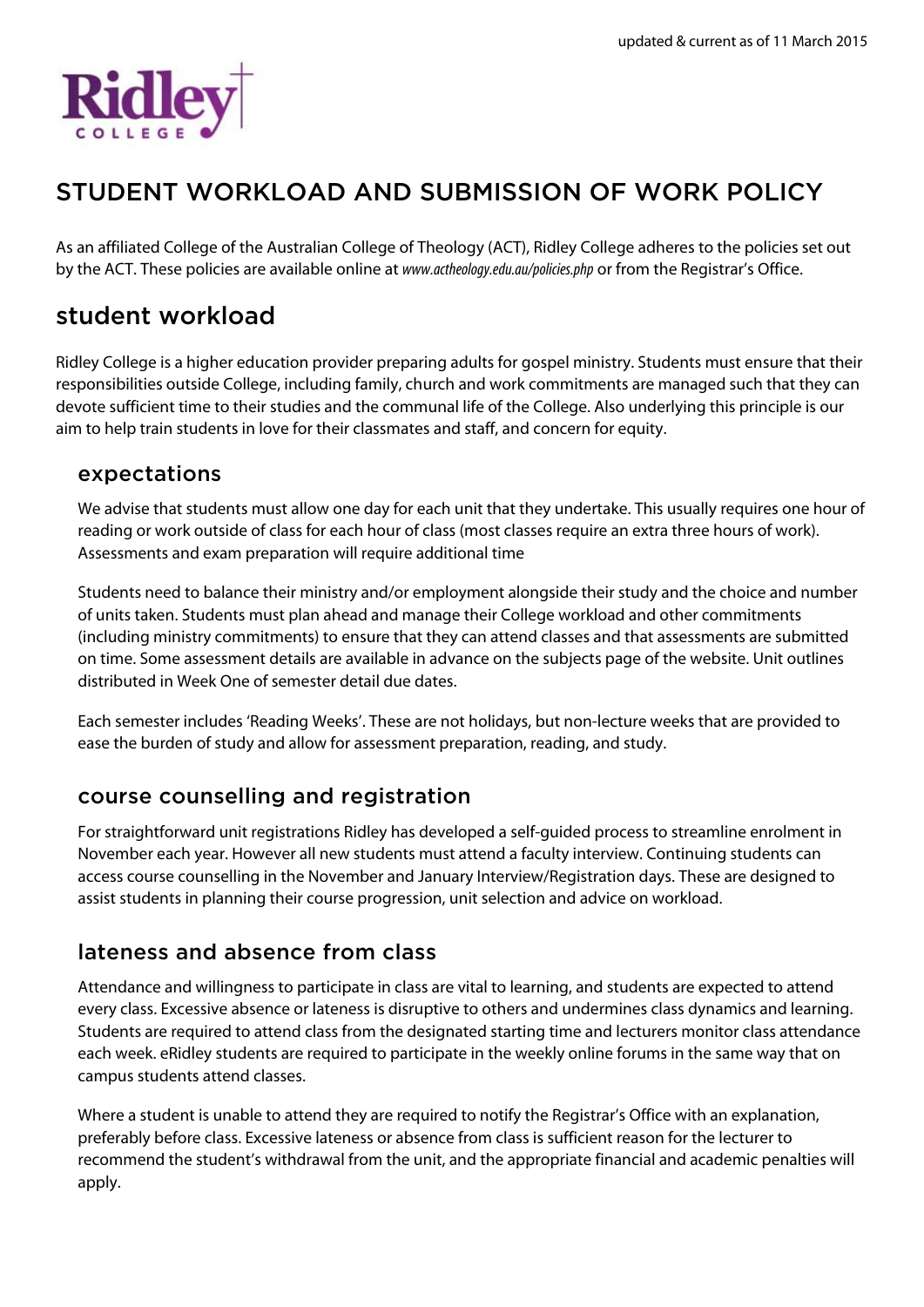# extensions and late penalties

The following policy has been developed by the ACT and is applicable to all ACT affiliated Colleges. It is new for 2015 onwards and is significantly different from our previous policy regarding late penalties.

This policy has been developed to ensure consistent application of penalties for the late submission of assessments in cases where no extension has been granted, and to provide consortium-wide guidelines in granting extensions to students with special circumstances.

### late penalties

Unless an extension has been applied for and granted in accordance with this policy, where a student submits an assessment past its due date, the assessment marks will be reduced at the rate of 3% of the total possible marks for the assessment item per calendar day, up to 14 days late.

#### **For example: for an assignment worth 50%, a student receives a mark of 40/50. However the student has handed in their assignment 10 days late, such that they receive a 30% penalty, reducing their mark by15/50 to 25/50.**

If an assessment is submitted more than 14 days after the due date, a mark of zero will be awarded for the assessment upon submission of the completed assessment.

Students must complete all assessments in order to pass a unit. If a student has not submitted an assessment by the final date of the examination period of the semester in which the unit has been delivered for semesterlength units and has not applied for an extension, the assessment will be deemed as a non-attempt, and consequently the student will receive a failing grade for the unit.

#### extensions

The granting of an extension for an assessment item should only be granted in the case of special circumstances, and in proportion with the period of time and the impact that the special circumstances have had. The Registrar's Office at Ridley handles all extension requests and may grant an extension if satisfied that special circumstances apply to the student that are:

beyond the student's control; and

make it impracticable for the student to complete the assessment/s during the period in which the student was to undertake the assessment/s.

The Registrar's Office must be satisfied that the student's circumstances are beyond the student's control if a situation occurs which a reasonable person would consider is not due to the student's action or inaction, either direct or indirect, and for which the student is not responsible. The situation must be unusual, uncommon or abnormal.

Special circumstances that would make it impracticable for the student to complete the assessment instrument/s could include issues beyond the student's control in relation to:

medical circumstances; or

family circumstances; or

personal circumstances; or

employment related circumstances; or

course of study related circumstances.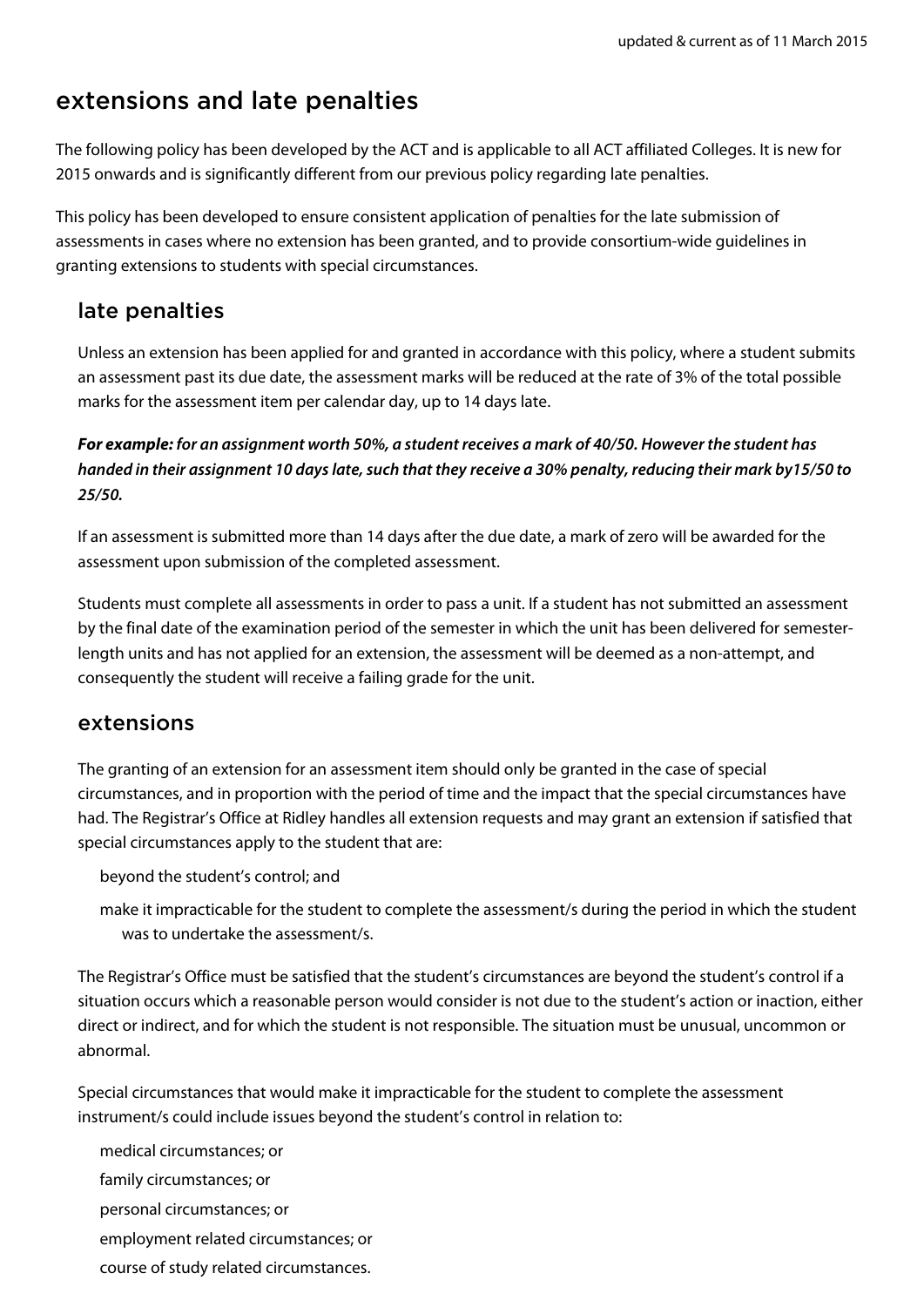All applications for assessment extensions at Ridley should be made via the Registrar's Virtual Office at www.online.ridley.edu.au and should be submitted before the due date of the assessment item for which the extension is being requested. The Registrar's Office may waive the time limit for making the extension request only if they are satisfied that it was not possible for the student to apply within the time limit.

Assessment extensions may only be granted if the assessment has not yet been attempted and submitted.

Each extension request will be examined and determined on its merits. The Registrar's Office will consider a student's claims, together with independent supporting documentary evidence that substantiates these claims. All extension requests made on medical grounds will normally require a doctor's certificate that covers the period in question.

Applications, together with all supporting documentation, should be held in the student's file. From time to time the ACT may conduct an audit of the application of this policy.

Assessments for which extensions have been granted must be completed within the period of extension granted by the Registrar's Office, which may be no later than the final date of the examination period of the semester in which the unit has been delivered for semester-length units. If further time is required, the student must apply for a Deferred Assessment, for which the deadline must be set by Ridley in accordance with the circumstances affecting the student. Reasonable alternate dates may be set by Ridley for units taught in intensive or extensive mode.

Heavy employment or study workload, church involvement and poor time management are not normally grounds for granting an extension.